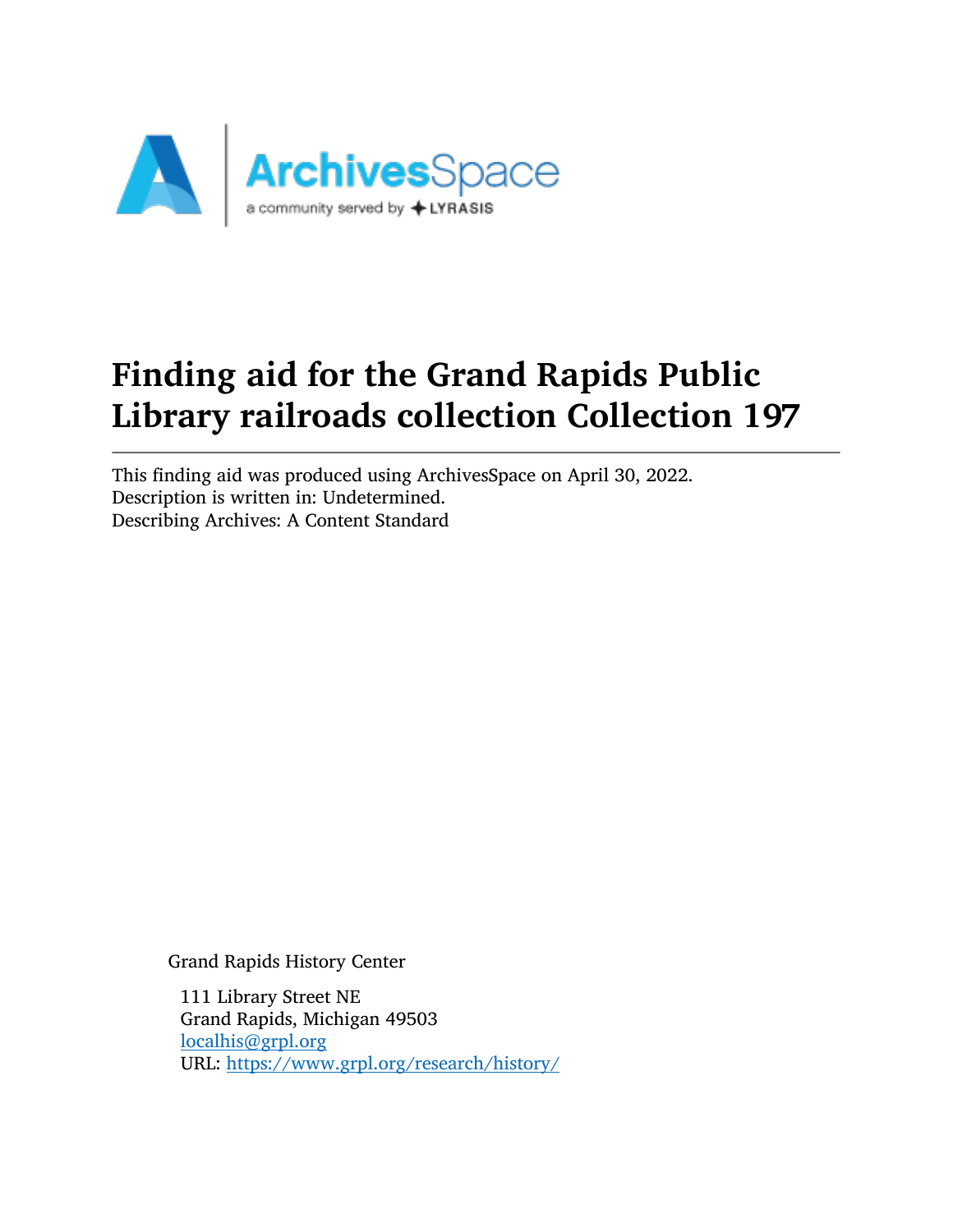# <span id="page-1-0"></span>**Table of Contents**

| 3 |
|---|
| 3 |
|   |
|   |
| 5 |
|   |
|   |
|   |
|   |
|   |
|   |
|   |
|   |
|   |
|   |
|   |
|   |
|   |
|   |
|   |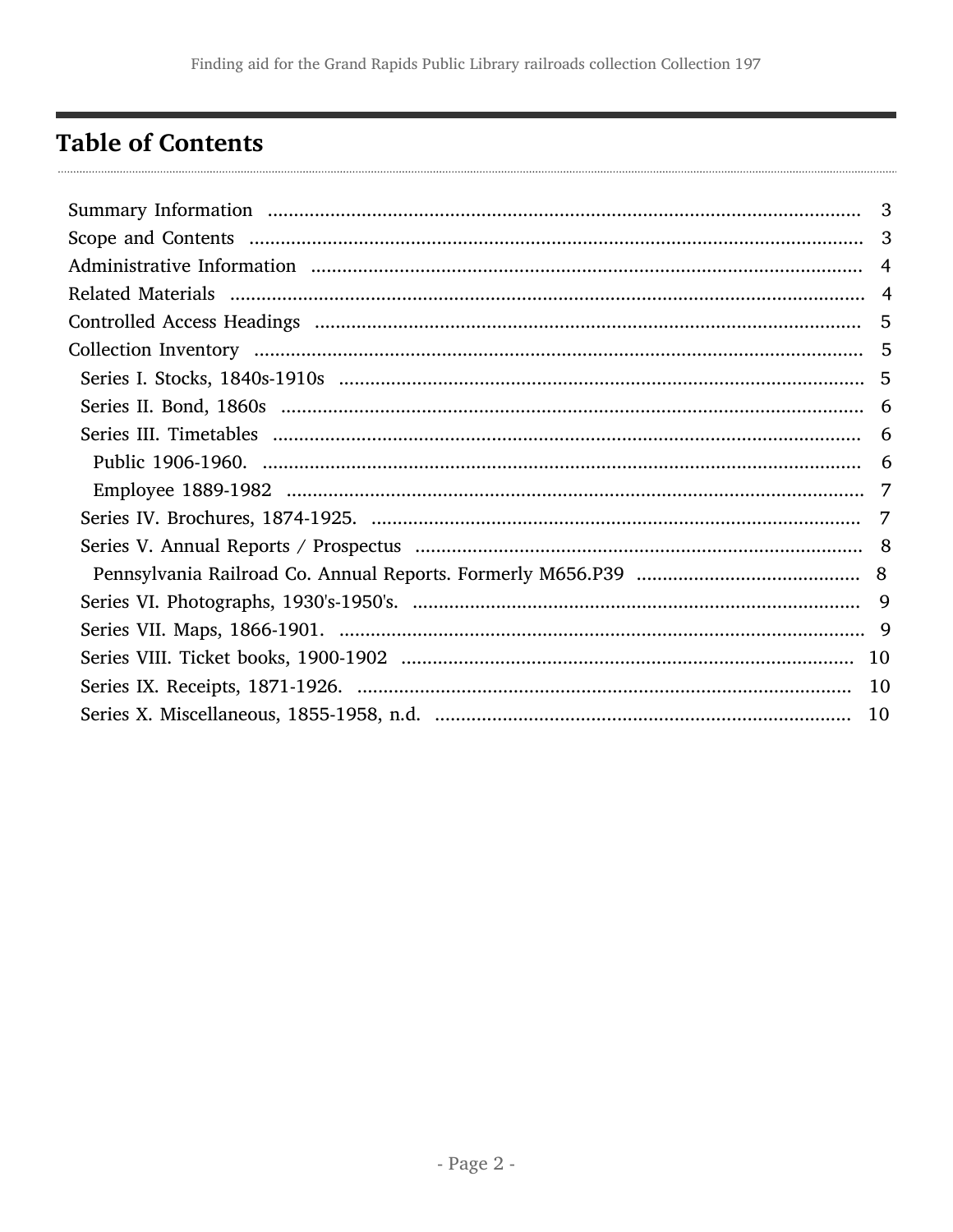# <span id="page-2-0"></span>Summary Information

| <b>Repository:</b>                  | <b>Grand Rapids History Center</b>                                                                                                                                                                                                                                                                                                                                                                                                                                                                                                                                                                                                                                                                          |  |  |
|-------------------------------------|-------------------------------------------------------------------------------------------------------------------------------------------------------------------------------------------------------------------------------------------------------------------------------------------------------------------------------------------------------------------------------------------------------------------------------------------------------------------------------------------------------------------------------------------------------------------------------------------------------------------------------------------------------------------------------------------------------------|--|--|
| Title:                              | Grand Rapids Public Library railroads collection                                                                                                                                                                                                                                                                                                                                                                                                                                                                                                                                                                                                                                                            |  |  |
| ID:                                 | Collection 197                                                                                                                                                                                                                                                                                                                                                                                                                                                                                                                                                                                                                                                                                              |  |  |
| Date [inclusive]:                   | 1837-1960                                                                                                                                                                                                                                                                                                                                                                                                                                                                                                                                                                                                                                                                                                   |  |  |
| Physical<br>Description:            | 1.9 Linear Feet Four boxes                                                                                                                                                                                                                                                                                                                                                                                                                                                                                                                                                                                                                                                                                  |  |  |
| Language of the<br><b>Material:</b> | English.                                                                                                                                                                                                                                                                                                                                                                                                                                                                                                                                                                                                                                                                                                    |  |  |
| Abstract:                           | The Grand Rapids Public Library railroads collection contains<br>various items related to railroading, primarily in Western<br>Michigan, which do not fit in the other collections covering<br>specific railway lines. Included are a wide range of company<br>instruments issued by various railroads from circa 1837-1960,<br>including also interurban and trolley lines. Railroad company<br>documents include timetables, stock certificates, tickets,<br>advertising, locomotive drawings and a few photographs.<br>Also included are non-railroad source documents including<br>newspaper articles, booklets and maps. Most are from roads<br>doing business in Michigan or other Midwestern states. |  |  |

^ [Return to Table of Contents](#page-1-0)

### <span id="page-2-1"></span>Scope and Contents

The collection contains a wide range of company instruments issued by various railroads, interurban and trolley lines, as well as non-railroad source documents including newspaper articles, booklets, and maps. Most are from roads doing business in Michigan or other Midwestern states. There is some representation from two western lines; the Union Pacific and the Southern Pacific. The collection dates span 1837-1960. Railroad company documents include timetables, stock certificates, tickets, advertising, locomotive drawings and a few photographs.

Railroad lines represented which served Grand Rapids include the Chesapeake & Ohio Railway, New York Central Railroad and Pennsylvania Railroads. Interurban lines include the Grand Rapids, Grand Haven & Muskegon Railway and the Michigan Railway. Also represented are the Division Street Railway Co. and the Grand Rapids Railway Co. trolley lines.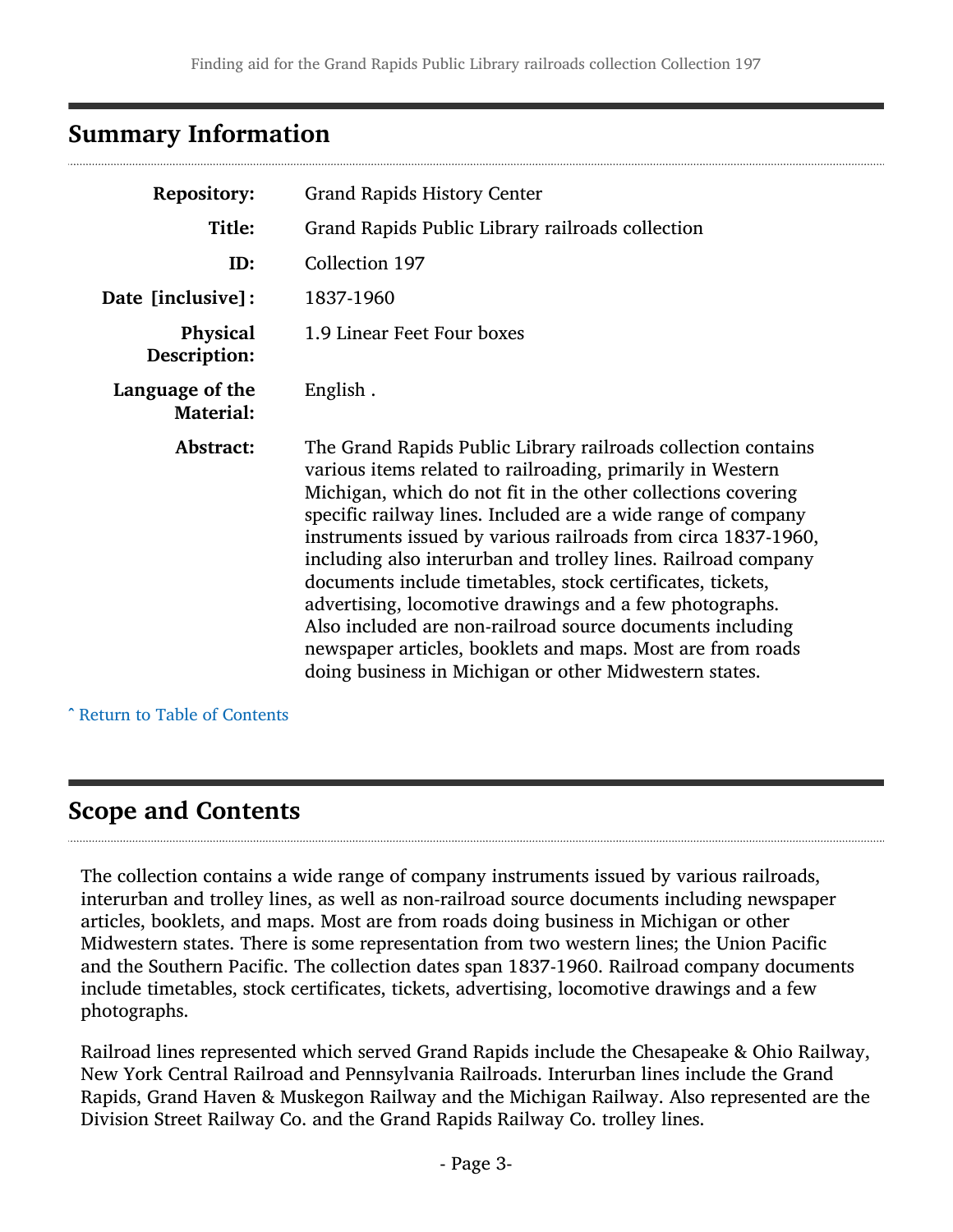The Chicago & Grand Trunk Railroad, a subsidiary of the Grand Trunk Railroad of Canada, also served Grand Rapids. Their station on Bridge Street was by Daniel Burnham of Chicago. An original document critical of the foreign ownership of this railroad (1870) was added to this collection in December 2008, along with other historical references which help explain the history of this line.

^ [Return to Table of Contents](#page-1-0)

# <span id="page-3-0"></span>Administrative Information

### Publication Statement

Grand Rapids History Center

111 Library Street NE Grand Rapids, Michigan 49503 [localhis@grpl.org](mailto:localhis@grpl.org) URL: <https://www.grpl.org/research/history/>

### Immediate Source of Acquisition

L.G. Stuart and unknown; accession numbers 00.000, 00.[493].1, 00.[1560].1-35, 00. [0605].8 and 00.[3502].1

^ [Return to Table of Contents](#page-1-0)

# <span id="page-3-1"></span>Related Materials

### Related Materials

Collection 105, Grand Rapids Railway Co. / Grand Rapids Railroad Co. / Grand Rapids Motor Coach Co. Records

Collection 175, GRPL Moving Images Collection, for [Grand Rapids Railway Co. Electric Rail Coaches, ca. 1910]

Collection 248, James Winslow Collection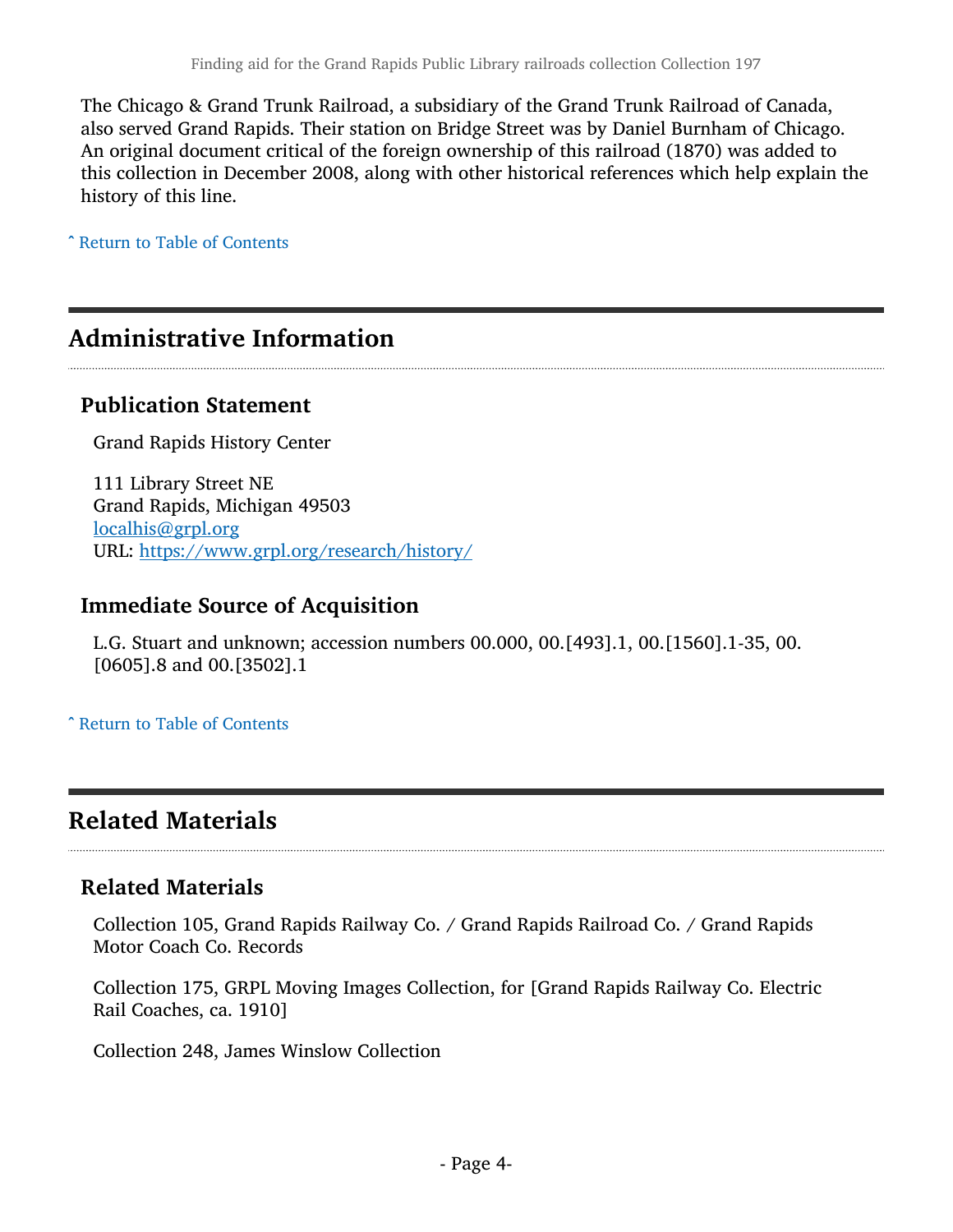Collection 263, GRPL Small MSS Collection, for L.H. Stuart's History of the GR Street Railway

^ [Return to Table of Contents](#page-1-0)

# <span id="page-4-0"></span>Controlled Access Headings

- Grand Rapids (Mich.) -- History
- Tourism -- Michigan -- History
- Railroads -- Michigan
- Street-railroads -- Michigan -- Grand Rapids

# <span id="page-4-1"></span>Collection Inventory

#### <span id="page-4-2"></span>Series I. Stocks, 1840s-1910s

| Title/Description                                                                                          | <b>Instances</b> |           |
|------------------------------------------------------------------------------------------------------------|------------------|-----------|
| Cincinnati, Indianapolis, St. Louis and Chicago Railway Co.<br>(\$100), 1880s, Certificate #5955.          | Box 1            | Folder 1  |
| 2 Cincinnati, Sandusky, and Cleveland Railroad Co. (\$50),<br>1870s, Certificate #2132 and other unmarked. | Box 1            | Folder 2  |
| Cleveland, Painesville and Ashtabula Railroad Co. (\$50),<br>1870s.                                        | Box 1            | Folder 3  |
| Cleveland & Toledo Railroad Co. (\$50), 8/5/1854,<br>Certificate $#2267$ .                                 | Box 1            | Folder 4  |
| Cleveland & Toledo Railroad Co. (\$50), 1860s, Certificate<br>#12599.                                      | Box 1            | Folder 5  |
| Columbus, Springfield & Cincinnati Railroad Co. (\$50),<br>1870s.                                          | Box 1            | Folder 6  |
| Division Street Railway Co. (\$100), 1/1/1876, Certificate<br>#1.                                          | Box 1            | Folder 7  |
| The Lake Shore Railway Co. $(\$50)$ , 1870s, Certificate $#821$ .                                          | Box 1            | Folder 8  |
| Michigan Southern & Northern Indiana Railroad Co. (\$100),<br>1850s.                                       | Box 1            | Folder 9  |
| Michigan Southern & Northern Indiana (\$100)n 10%,<br>1860s.                                               | Box 1            | Folder 10 |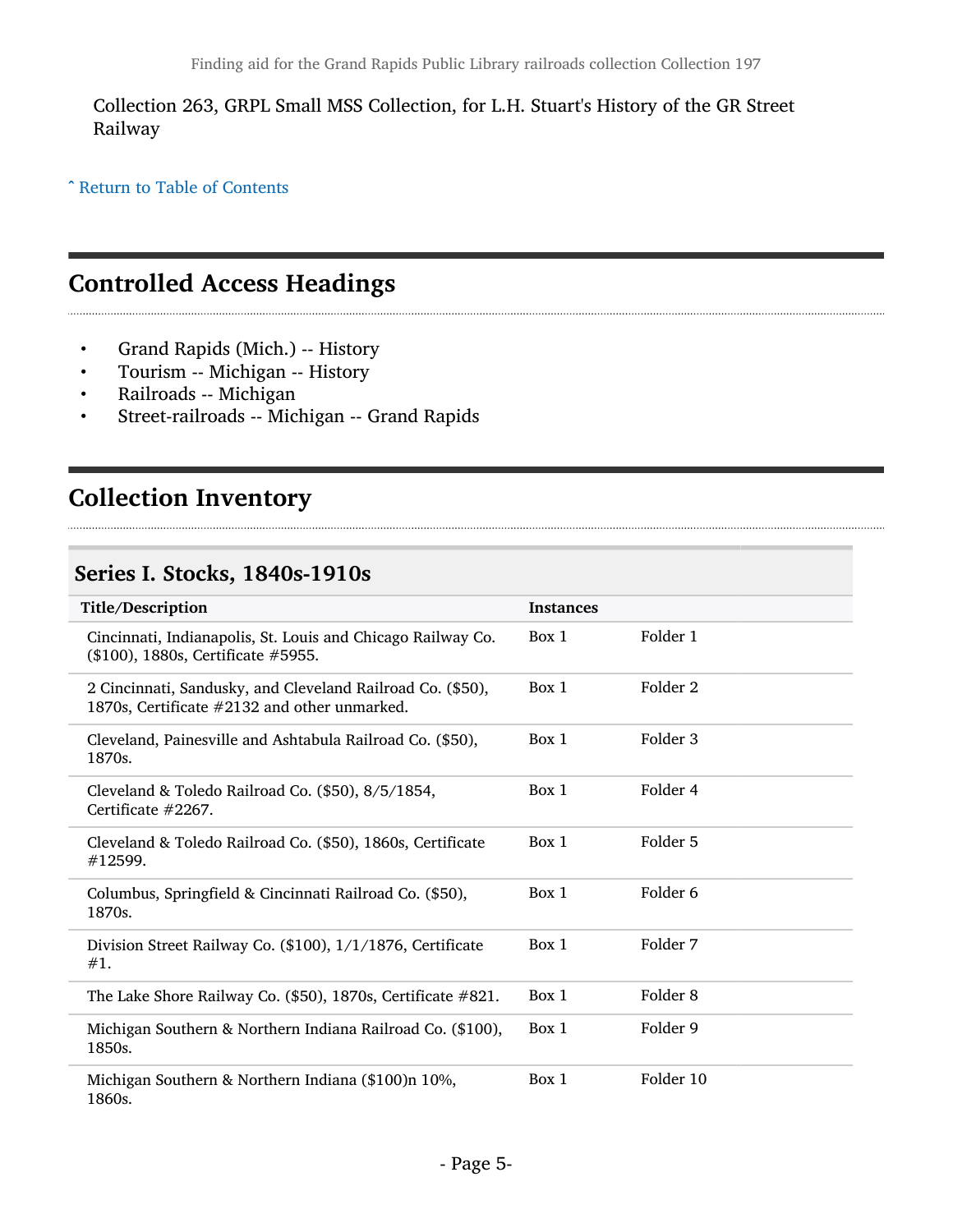| Michigan Southern Railroad Co. (\$100) 1850s, Certificate<br>#367.                   | Box 1 | Folder 11 |
|--------------------------------------------------------------------------------------|-------|-----------|
| Michigan Southern Railroad Co. (\$100) 8% (construction),<br>1850s.                  | Box 1 | Folder 12 |
| Northern Indiana Railroad Co. (\$100) 8%, 1850s,<br>Certificate $#146$ .             | Box 1 | Folder 13 |
| Peoria and Eastern Railway Co. (\$100), 1890s, Certificate<br>#A876.                 | Box 1 | Folder 14 |
| Syracuse & Utica Railroad Co. (\$50), 1850s.                                         | Box 1 | Folder 15 |
| Toledo & Ohio Central Railway Co. (\$100), 1910s, 5%,<br>Certificate #3925 Common.   | Box 1 | Folder 16 |
| Toledo & Ohio Central Railway Co. (\$100) 1910s, 5%,<br>Certificate #3752 Preferred. | Box 1 | Folder 17 |
| Utica & Schenectady Railroad co. (\$100), 1840s.                                     | Box 1 | Folder 18 |
| Detroit, Grand Rapids and Western Railroad Co. No. 997<br>[2019.060], 1898-04-12     | Box 1 | Folder 55 |

### <span id="page-5-0"></span>Series II. Bond, 1860s

| Title/Description                                                               | <b>Instances</b> |           |
|---------------------------------------------------------------------------------|------------------|-----------|
| Cincinnati, Hamilton, and Dayton Railroad Mortgage Scrip<br>$($1,000)$ , 1860s. | Box 1            | Folder 19 |

#### ^ [Return to Table of Contents](#page-1-0)

### <span id="page-5-1"></span>Series III. Timetables

### <span id="page-5-2"></span>Public 1906-1960.

| Title/Description                                                               | <b>Instances</b> |           |
|---------------------------------------------------------------------------------|------------------|-----------|
| Boyne City Gaylord & Alpena Railroad (#39), 6/27/<br>1915, (Wall Poster Style). | Box 1            | Folder 20 |
| Chesapeake & Ohio, 11/1/1960 "Michigan"<br>Lines" (Including car ferries).      | Box 1            | Folder 21 |
| Detroit & Mackinac Railway, 9/30/1906. Form 2 System.                           | Box 1            | Folder 22 |
| Grand Rapids, Grand Haven & Muskegon Railway,<br>5/28-1919. See also 054-15.2   | Box 1            | Folder 23 |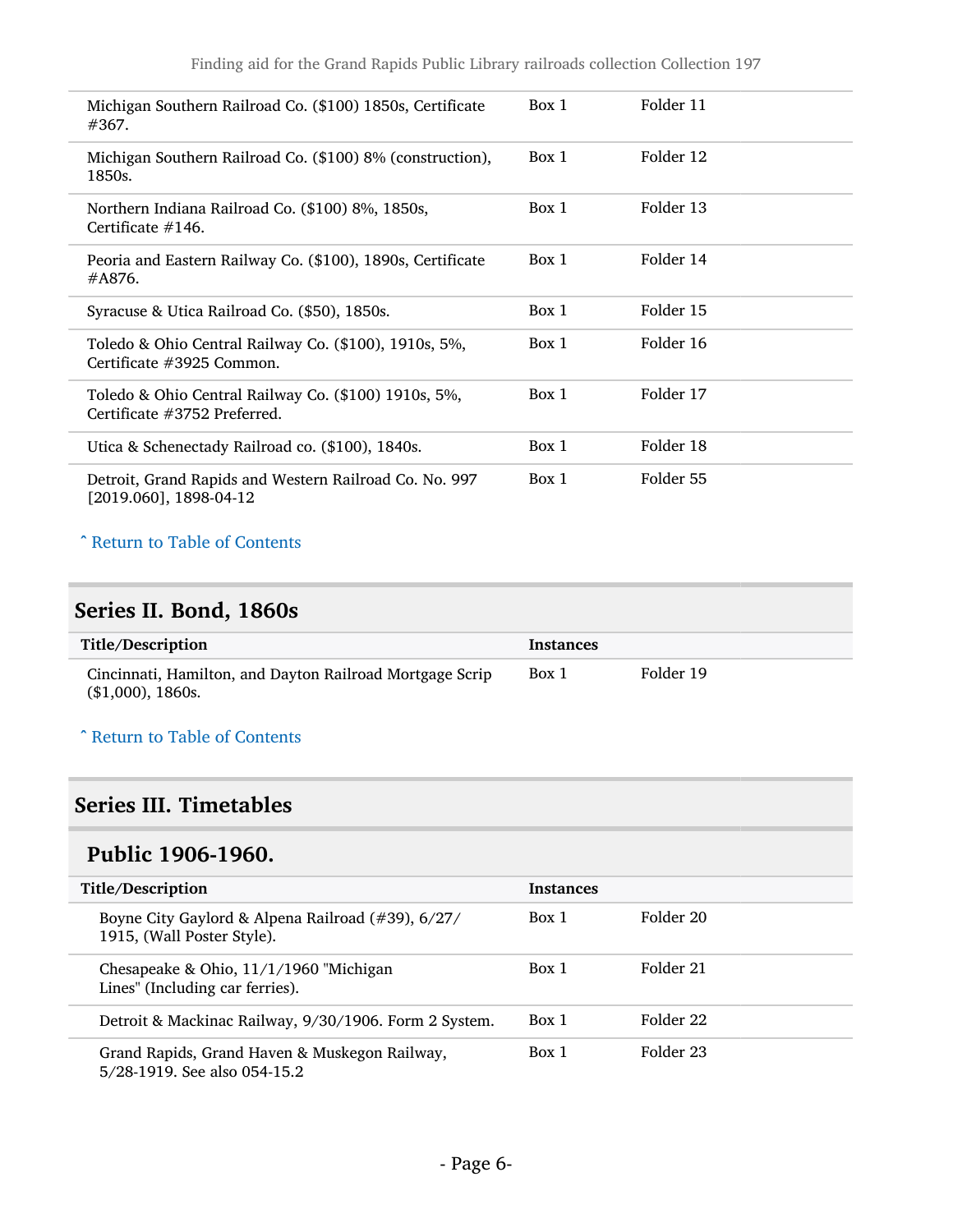| Grand Rapids Railway Company. Time Card [schedule,<br>timetable]. Godfrey Avenue Bus. N.d. ca. 1925. 00.<br>$[3242]$ .1 | Box 1 | Folder 23.5 |
|-------------------------------------------------------------------------------------------------------------------------|-------|-------------|
| Three Manistee & Northeastern Railway Co., (#45),<br>9/7/1941 (Wall Poster).                                            | Box 1 | Folder 24   |
| Michigan Railway Co. 7/1/1915.                                                                                          | Box 1 | Folder 25   |
| Michigan United Traction Co. 6/22/1915.                                                                                 | Box 1 | Folder 26   |
| Pennsylvania Railroad, Michigan Division (Richmond to<br>Mackinaw City), 6/27/1920.                                     | Box 1 | Folder 27   |
|                                                                                                                         |       |             |

# <span id="page-6-0"></span>Employee 1889-1982

| Title/Description                                                                                   | <b>Instances</b> |           |
|-----------------------------------------------------------------------------------------------------|------------------|-----------|
| Chesapeake & Ohio Railway Co. 10/26/1958. Northern<br>Region $(\#148)$ .                            | Box 1            | Folder 28 |
| Toledo Saginaw & Muskegon Railway (#13) reproduction<br>4/15/1889.                                  | Box 1            | Folder 29 |
| Grand Trunk Western Railroad: Detroit, Toledo and<br>Ironton Railroad employee timetable [2022.032] | Box 1            | Folder 57 |

#### ^ [Return to Table of Contents](#page-1-0)

# <span id="page-6-1"></span>Series IV. Brochures, 1874-1925.

| Title/Description                                                                                                                                                             | <b>Instances</b> |             |
|-------------------------------------------------------------------------------------------------------------------------------------------------------------------------------|------------------|-------------|
| Grand Rapids, Grand Haven & Muskegon Railway, c1919,<br>"From Grand Rapids to the Lake Resorts."                                                                              | Box 1            | Folder 30   |
| Grand Rapids, Grand Haven, & Muskegon Railway, 1904,<br>"Trolley Tours".                                                                                                      | Box 1            | Folder 31   |
| Grand Rapids Railway Co. "Pay As You Enter Car" (Car<br>#329)., circa 1909                                                                                                    | Box 1            | Folder 32   |
| Grand Rapids Railway Co. Grand Rapids, Mich.: Where and<br>How To Go.                                                                                                         | Box 1            | Folder 32.5 |
| <b>Scope and Contents</b><br>"How to See Grand Rapids." Form no. 22. GR : Grand<br>Rapids Engraving Co. Folded; fragile. Includes map                                         |                  |             |
| which shows 28 lines and a distance measurement<br>triangle between North Park, Reed's Lake and John<br>Ball Park: Lines of Grand Rapids Railway Company.<br>N.d. 00.[3243].1 |                  |             |
|                                                                                                                                                                               |                  |             |

Where and How to Go, Grand Rapids, Michigan [pictorial booklet] P2008.021

Box 1 Folder 32.5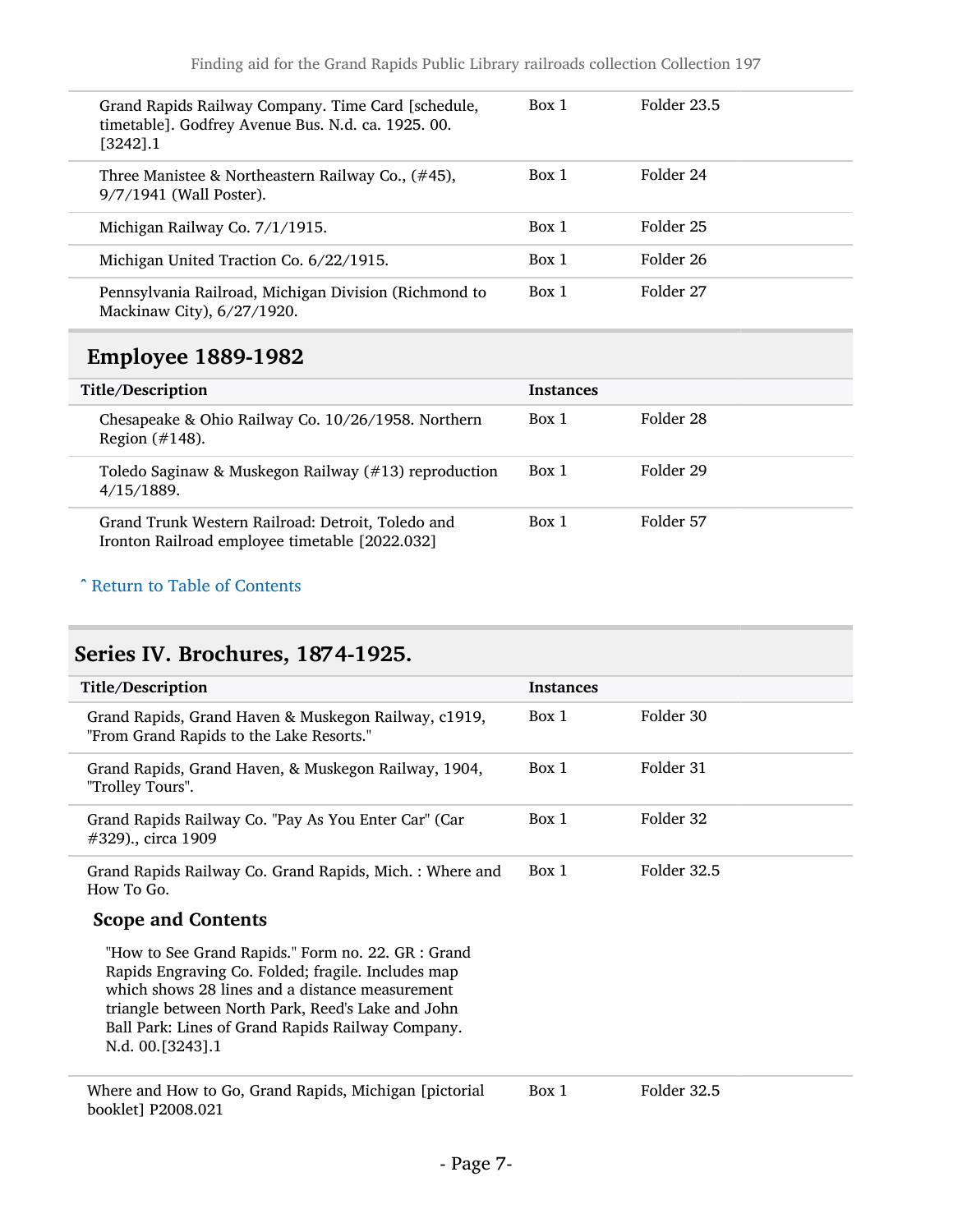| New York Central Lines 1925 "New Through Sleeping Car<br>Service -Lansing to Detroit".      | Box 1 | Folder 33 |
|---------------------------------------------------------------------------------------------|-------|-----------|
| Pullman Palace Hotel Car 6/1/1874, "Chicago to Rochester,<br>N.Y. Via Great Central Route". | Box 1 | Folder 34 |

# <span id="page-7-0"></span>Series V. Annual Reports / Prospectus

| Title/Description                                                                                                                                                                                                                                                                                                                      | <b>Instances</b> |           |
|----------------------------------------------------------------------------------------------------------------------------------------------------------------------------------------------------------------------------------------------------------------------------------------------------------------------------------------|------------------|-----------|
| Toledo, Ypsilanti & Saginaw Air Line Railroad, 1870.                                                                                                                                                                                                                                                                                   | Box 1            | Folder 35 |
| Prospectus  the Port Huron and Lake Michigan Railroad<br>Co. of Michigan, the Peninsular Railway Co. of Mich., the<br>Peninsular Railroad Co. of Indiana, and the Chicago, Blue<br>Island and Indiana Railroad of Illinois / L.D. Dibble. Battle<br>Creek, Mich.: Review & Herald Steam Book and Job Print,<br>1869. Formerly M385.D54 | Box 1            | Folder 51 |

# <span id="page-7-1"></span>Pennsylvania Railroad Co. Annual Reports. Formerly M656.P39

| Title/Description      | <b>Instances</b> |           |
|------------------------|------------------|-----------|
| 1906. 00. [1560]. 1-35 | Box 2            | Folder 1  |
| 1907                   | Box 2            | Folder 2  |
| 1908                   | Box 2            | Folder 3  |
| 1909                   | Box 2            | Folder 4  |
| 1910                   | Box 2            | Folder 5  |
| 1911                   | Box 2            | Folder 6  |
| 1912                   | Box 2            | Folder 7  |
| 1913                   | Box 2            | Folder 8  |
| 1914                   | Box 2            | Folder 9  |
| 1915                   | Box 2            | Folder 10 |
| 1916                   | Box 2            | Folder 11 |
| 1917                   | Box 2            | Folder 12 |
| 1918                   | Box 3            | Folder 1  |
| 1919                   | Box 3            | Folder 2  |
| 1920                   | Box 3            | Folder 3  |
| 1921                   | Box 3            | Folder 4  |
| 1922                   | Box 3            | Folder 5  |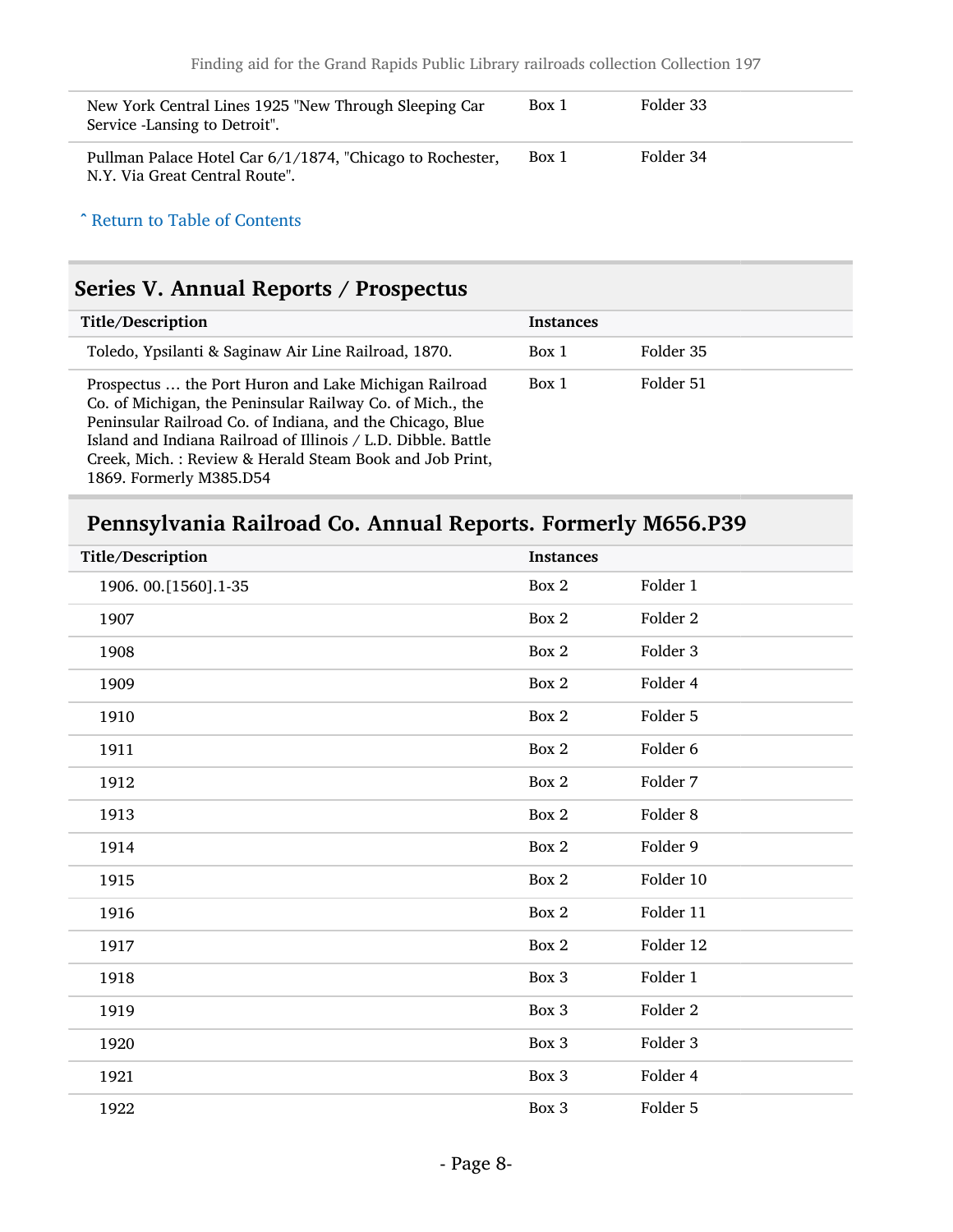| 1923 | Box 3 | Folder 6            |
|------|-------|---------------------|
| 1924 | Box 3 | Folder 7            |
| 1925 | Box 3 | Folder 8            |
| 1926 | Box 3 | Folder 9            |
| 1927 | Box 3 | Folder 10           |
| 1928 | Box 3 | Folder 11           |
| 1930 | Box 4 | Folder 1            |
| 1931 | Box 4 | Folder <sub>2</sub> |
| 1932 | Box 4 | Folder 3            |
| 1933 | Box 4 | Folder 4            |
| 1934 | Box 4 | Folder 5            |
| 1935 | Box 4 | Folder 6            |
| 1936 | Box 4 | Folder 7            |
| 1937 | Box 4 | Folder 8            |
| 1938 | Box 4 | Folder 9            |
| 1939 | Box 4 | Folder 10           |
| 1940 | Box 4 | Folder 11           |
| 1941 | Box 4 | Folder 12           |

# <span id="page-8-0"></span>Series VI. Photographs, 1930's-1950's.

| Title/Description                                                              | <b>Instances</b> |           |
|--------------------------------------------------------------------------------|------------------|-----------|
| 2 Southern Pacific Railroad Locomotives., 1940s.                               | Box 1            | Folder 36 |
| 4 Union Pacific Railroad Locomotives, 1930-1950; 2<br>Locomotive drawings, n.d | Box 1            | Folder 37 |

#### ^ [Return to Table of Contents](#page-1-0)

### <span id="page-8-1"></span>Series VII. Maps, 1866-1901.

| Title/Description                                                                                        | <b>Instances</b> |           |
|----------------------------------------------------------------------------------------------------------|------------------|-----------|
| U.S. Railroads "Appleton's Maps," 1866 (sections missing –<br>Michigan included).                        | Box 1            | Folder 38 |
| Interurban Route-(Proposed) 9/7/1901. Plainfield<br>Township, Kent County, MI over C.C. Comstock Estate. | Box 1            | Folder 39 |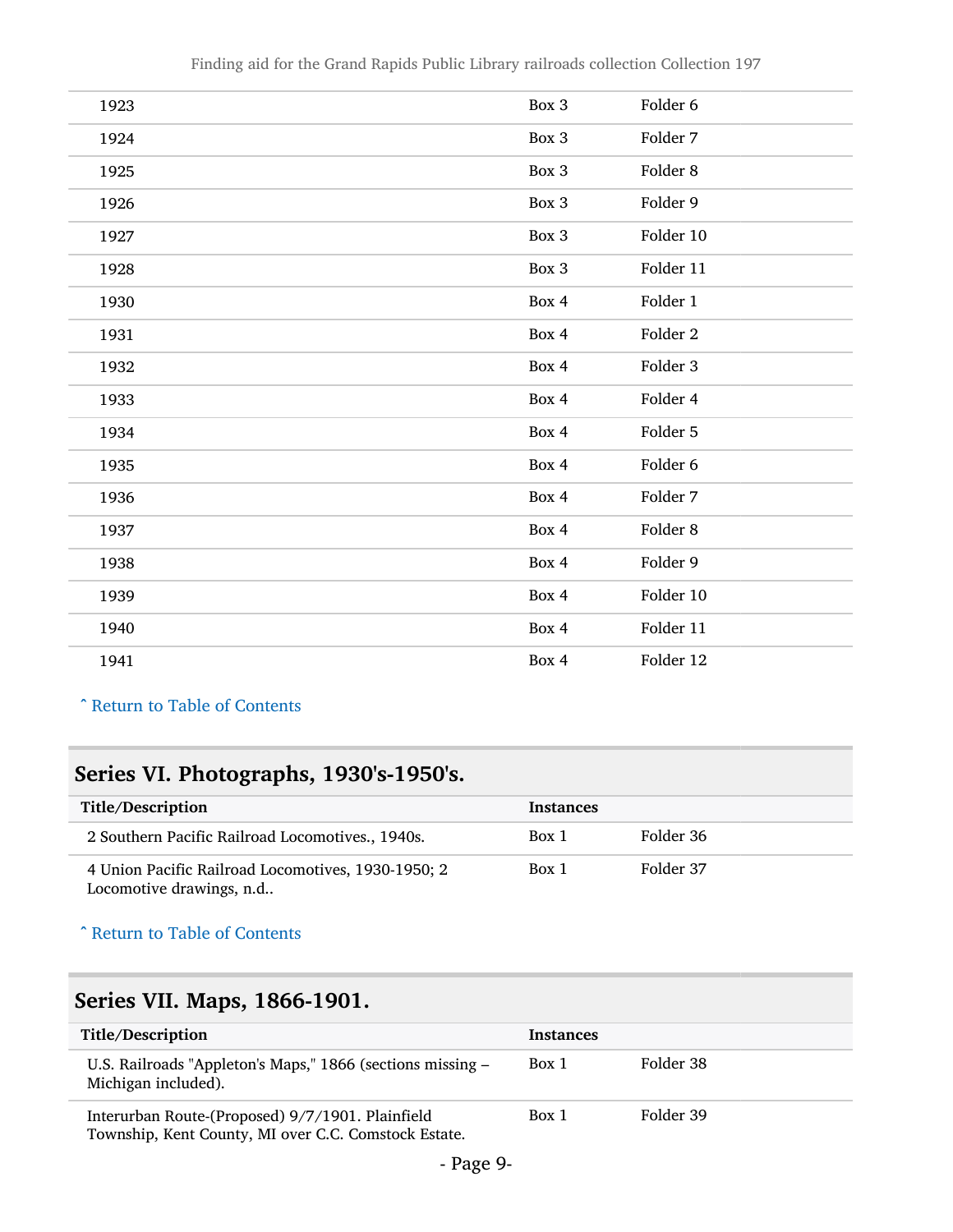#### <span id="page-9-0"></span>Series VIII. Ticket books, 1900-1902 Title/Description and the set of the Instances Grand Rapids Railway Co. 5/10/1902. "Complimentary Pass-H.C. White, Alderman" Book #573. Box 1 Folder 40 Grand Rapids, Grand Haven, & Muskegon Railway Co. 1900. "Mr. A.S. Cramer, Conklin, MI" #A3887. Box 1 Folder 41

#### ^ [Return to Table of Contents](#page-1-0)

#### <span id="page-9-1"></span>Series IX. Receipts, 1871-1926.

| Title/Description                                                         | <b>Instances</b> |           |
|---------------------------------------------------------------------------|------------------|-----------|
| Grand Rapids & Holland Railroad Co. Receipt-Capital Stock<br>4/6/1871.    | Box 1            | Folder 42 |
| 2 Grand Rapids, Grand Haven & Muskegon passenger<br>receipt, $12/26$ /??. | Box 1            | Folder 43 |

#### ^ [Return to Table of Contents](#page-1-0)

### <span id="page-9-2"></span>Series X. Miscellaneous, 1855-1958, n.d.

| Title/Description                                                                                                     | <b>Instances</b> |           |
|-----------------------------------------------------------------------------------------------------------------------|------------------|-----------|
| Chesapeake & Ohio Locomotive renumbering, 3/29/1948.                                                                  | Box 1            | Folder 44 |
| Chesapeake & Ohio, Employee Seniority Engineers &<br>Fireman Northern Region, 1958.                                   | Box 1            | Folder 45 |
| Pennsylvania Railroad, 1924 Menu (Grand Rapids Sketch).                                                               | Box 1            | Folder 46 |
| Pere Marquette Railroad Construction Summary (non-<br>railroad).                                                      | Box 1            | Folder 47 |
| Report, Engineers 1837, Northern Railroad Survey (became<br>Detroit & Milwaukee).                                     | Box 1.5          | Folder 48 |
| Articles of Association, 1855, Grand Rapids & Northern<br>Railway.                                                    | Box 1.5          | Folder 49 |
| Miscellaneous newspaper articles, booklets, and maps,<br>1868-1961.                                                   | Box 1            | Folder 50 |
| Exhibit of the condition and prospects of the Michigan<br>Southern Railroad, 1850. 00.[0605].8. Formerly<br>M385.M582 | Box 1            | Folder 52 |